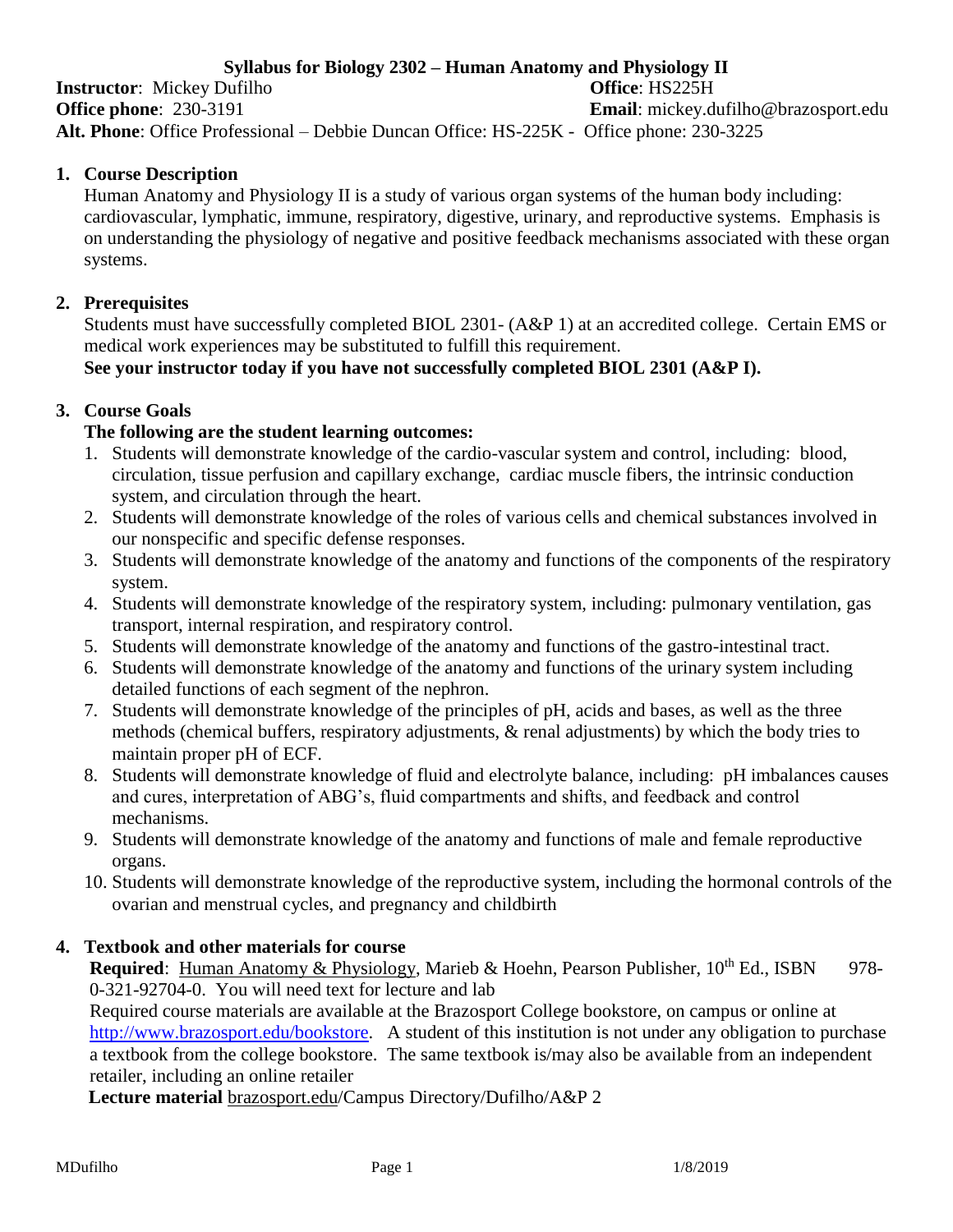## **5. Students with Disabilities**

Brazosport College is committed to providing equal education opportunities to every student. Brazosport College offers services for individuals with special needs and capabilities including counseling, tutoring, equipment, and software to assist students with special needs. Please contact Special Populations Counselor, 979-230-3236 for further information.

### **6. Academic Honesty**

Brazosport College assumes that students eligible to perform on the college level are familiar with the ordinary rules governing proper conduct including academic honesty. The principle of academic honesty is that all work presented by you is yours alone. Academic dishonesty including, but not limited to, cheating, plagiarism, and collusion shall be treated appropriately. Please refer to the Brazosport College Student Guide for more information. This is available online at [http://www.brazosport.edu.](http://www.brazosport.edu/) Click on the CATALOGS AND SCHEDULES link under STUDENTS.

Academic dishonesty violates both the policies of this course and the Student Code of Conduct. In this class, any occurrence of academic dishonesty will be referred to the Dean of Student Services for prompt adjudication, and will, at a minimum, **result in an F in this course**. Sanctions may be imposed beyond your grade in this course by the Dean of Student Services.

## **7. Attendance and Withdrawal Policies**

The Brazosport College Life Sciences Department believes attendance is critical for the comprehension of material. Instructor will take attendance in Lecture. **The student is responsible for officially withdrawing from the course.** To officially withdraw from the course, students must complete and sign a withdrawal form, available in the Registrar's Office.

#### **8. Course Requirements and Grading Policy**

Some topics are best addressed in a lecture setting while others are more suited for lab. In general, the emphasis in lecture is on physiology while the emphasis in lab is on anatomy. But, the two are not completely separable. Instructor lectures are in Power Point format and are on the college website **brazosport.edu/Campus Directory/Dufilho/A&P 2** if you choose to print them out. They are not all inclusive and will not cover all of the material in lecture. You are strongly encouraged to take notes. You must read and study the textbook.

There are typically 5 lecture exams and a mandatory final exam, weighted equally. Each is worth 100 points In general, lecture exams test your knowledge of the topics covered in lecture. **You must take lecture exams during your scheduled lecture time unless advanced arrangements are made.** There may be optional assignments throughout the semester.

A straight grading scale will be used:

- A 90% and above
- B 80% 89%
- C 70% 79%
- D 60% 69%
- F below 59%

See Appendix A at end of the syllabus for document to calculate your grade.

#### **9. Testing**

If you miss one of the five lecture exams or want to replace a low score on a lecture exam, the comprehensive final exam will count double and will serve as a "makeup" to replace the missing score or lower exam score

## **The Comprehensive Final Exam in Lecture is Mandatory**.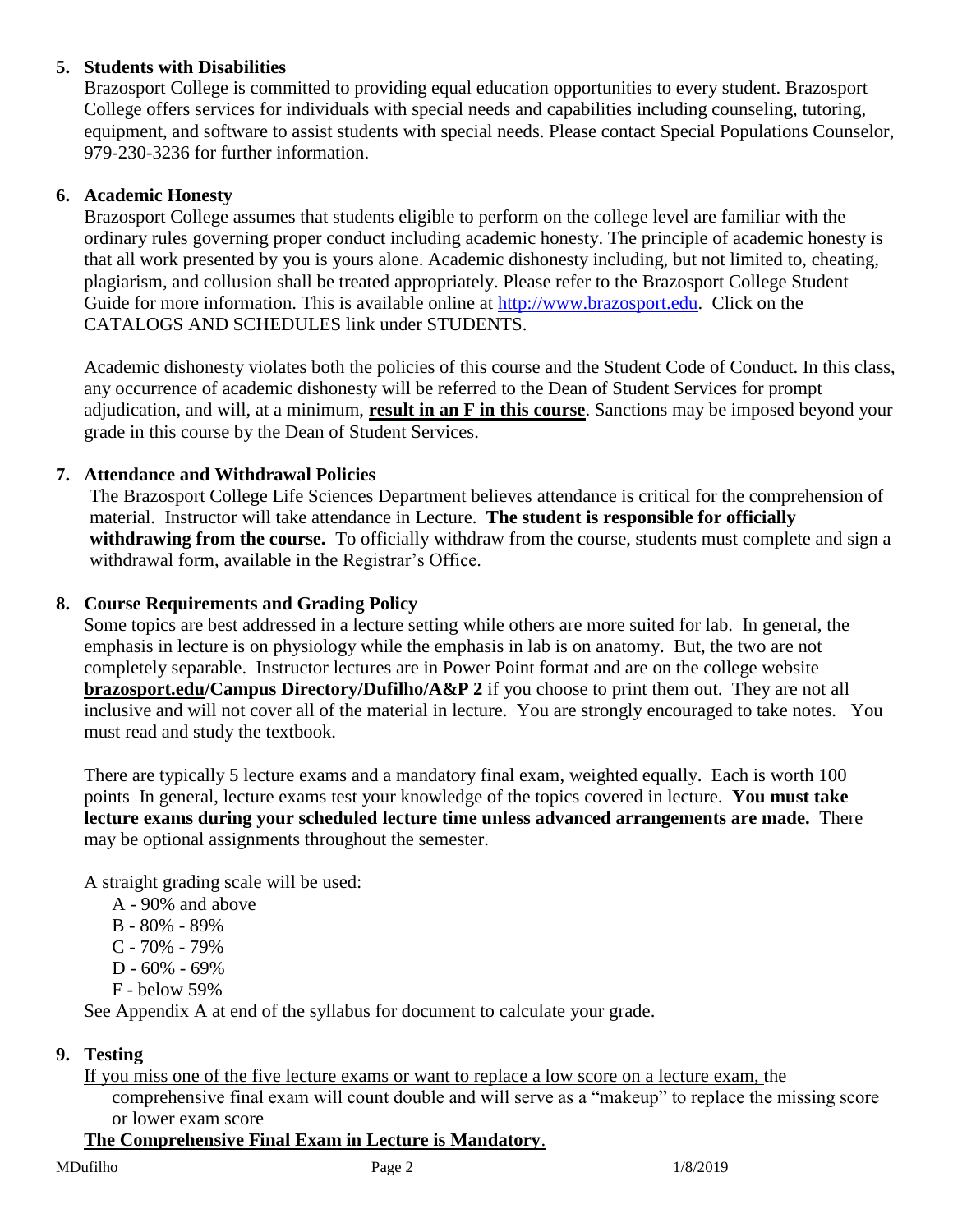If you miss more than one lecture exam only one score can be replaced. The other(s) will remain as zeros. You should most likely withdraw from the course and retake it another semester.

Major Exams

- $\cdot$  60 80% multiple choice questions
- $\bullet$  20 40% essays see list of possible essays for each exam
- Up to 10 points on each exam for attendance/participation in SI Exam sessions 1 point for 1 hour session and 2 points for a two hour session
	- o **You are responsible for signing in at each session and your attendance is recorded. Those attendance sheets will be given to me. No signature, no credit.**

## **10. Make-up policy**

#### **There are no makeup lecture exams**.

#### **11. Student Responsibilities**

Students are expected to fully participate in the course. The following criteria are intended to assist you in being successful in this course.

- a. Understand the Syllabus Requirements
- b. Use appropriate time management skills
- c. Communicate with your instructor
- d. Complete course work on time
- e. Utilize online components as required
- f. Print materials from web as needed

## **12. Projects, Assignments, Portfolios, Service Learning, Internships, etc.**

There will be special projects and assignments. The requirements will be listed in a separate document.

#### **13. Other Student Services Information**

- Information about the Library is available at http://www.brazosport.edu/~lib/Information.htm.or by calling 979-230-3310.
- Information about study skills and tutoring for math, reading, writing, biology, chemistry, and other subjects is available in the Learning Assistance Center (LAC), see [www.brazosport.edu/~lac](http://www.brazosport.edu/~lac) or call 979- 230-3253.
- To contact the Life Sciences Department call 979-230-3225.
	- The Student Services provides assistance in the following:

| • Counseling and Advising | 979-230-3040  |
|---------------------------|---------------|
| ○ Financial Aid           | 979-230-3294  |
| <b>Student Activities</b> | 979-230-3355. |

 To reach the Information Technology Department for computer, email, or other technical assistance call the helpdesk at 979-230-3266.



Get the information you need – when you need it. Click<http://geni.us/BRAZO> to install **BC Connect** on your mobile device to receive reminders, explore careers, map your educational plan, be in the know about events, find out about scholarships, achieve your goals and much more.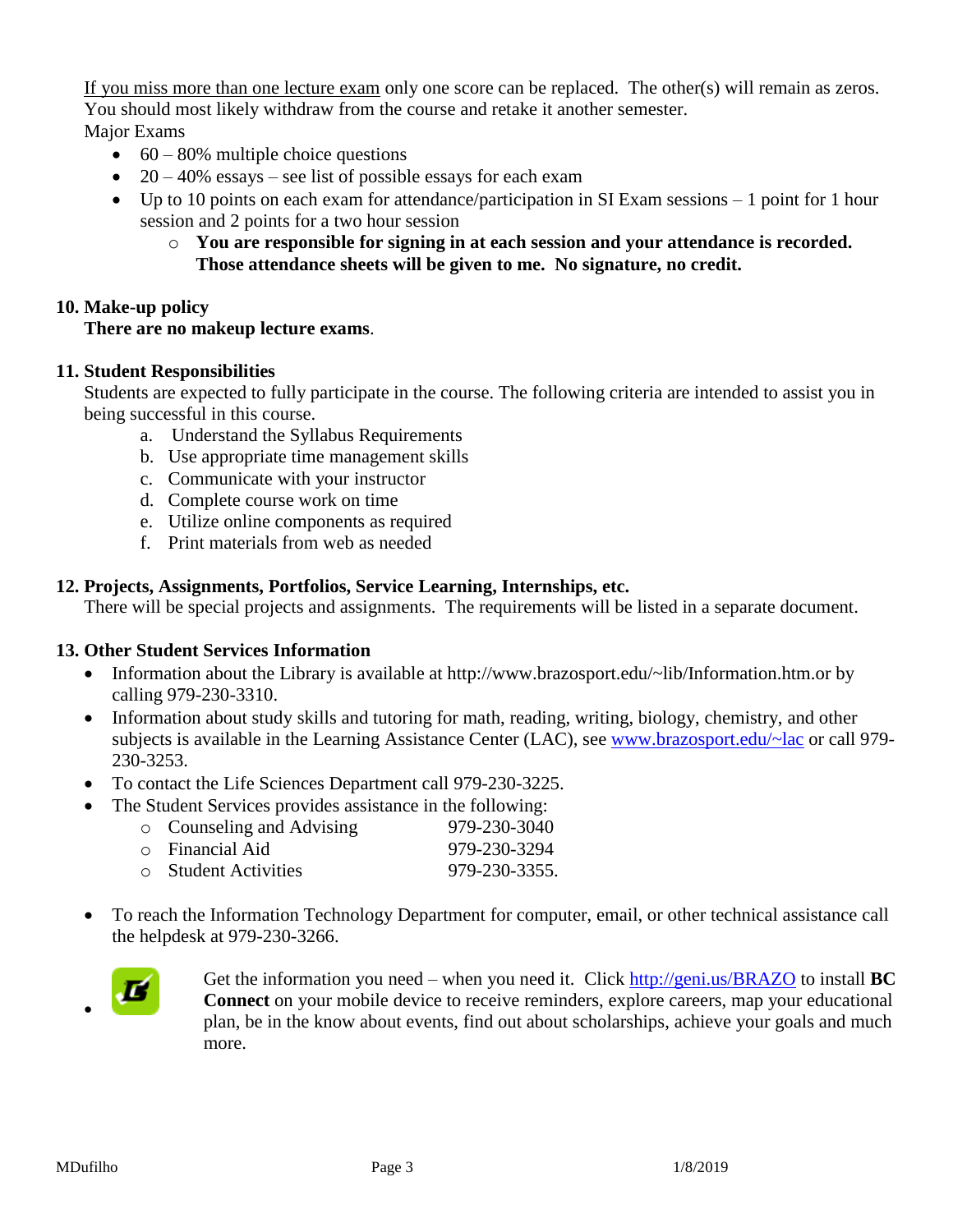## **14. Title IX Statement (Just copy and paste the following):**

Brazosport College faculty and staff are committed to supporting students and upholding the College District's non-discrimination policy. Under Title IX and Brazosport College's policy FFDA (Local), discrimination based on sex, gender, sexual orientation, gender identity, and gender expression is prohibited. If you experience an incident of discrimination, we encourage you to report it. While you may talk to a faculty or staff member at BC, please understand that they are "Responsible Employees" and must report what you tell them to college officials. You can also contact the Title IX Coordinators directly by using the contact information below. Additional information is found on the Sexual Misconduct webpage at [www.brazosport.edu/sexualmisconduct.](http://www.brazosport.edu/sexualmisconduct)

Kelli Forde Spiers, Director, Student Life and Title IX Coordinator Office J-117D; 979-230-3355; [kelli.fordespiers@brazosport.edu](mailto:kelli.forde@brazosport.edu)

Victoria Young, HR Coordinator and Deputy Title IX Coordinator Office C-114; 979-230-3303; [victoria.young@brazosport.edu](mailto:kelli.forde@brazosport.edu)

## **Tracking My Grades throughout the Semester**

**(Write down your grades for each Exam as you receive them back. Why? Because if you ask me what your grade is, or where you stand grade-wise, anytime during the semester, I will refer you to this worksheet.)**

| <b>ACTIVITY</b>     | <b>POINTS</b> | % OF COURSE GRADE | <b>YOUR SCORE</b> |
|---------------------|---------------|-------------------|-------------------|
| Exam 1              | 100           | 16.7%             |                   |
| Exam 2              | 100           | 16.7%             |                   |
| Exam 3              | 100           | 16.7%             |                   |
| Exam 4              | 100           | 16.7%             |                   |
| Exam 5              | 100           | 16.7%             |                   |
| <b>Extra Credit</b> |               |                   |                   |
| Special             |               |                   |                   |
| Assignments         |               |                   |                   |
| *Final              | $*100(200)$   | 16.7%             |                   |
| TOTAL               | 600           | 100%              |                   |

## **GRADED LECTURE ACTIVITIES (in chronological order)**

\* The Final **replaces the lowest scoring semester Exam**, and can therefore provide up to 200 course points. If you Final score is less than your lowest scoring semester Exam, it simply provides up to 100 course points.

## **FIGURING OUT MY GRADE AT ANY TIME DURING THE SEMESTER:**

- 1. Add the *points you've received* thus far.
- 2. Divide by the *total points available* thus far.
- 3. Multiple by 100 to get your current percentage.

# **FIGURING OUT MY OVERALL COURSE GRADE:**

MDufilho **Page 4** 1/8/2019 1. Add up all the points you've earned during the semester.